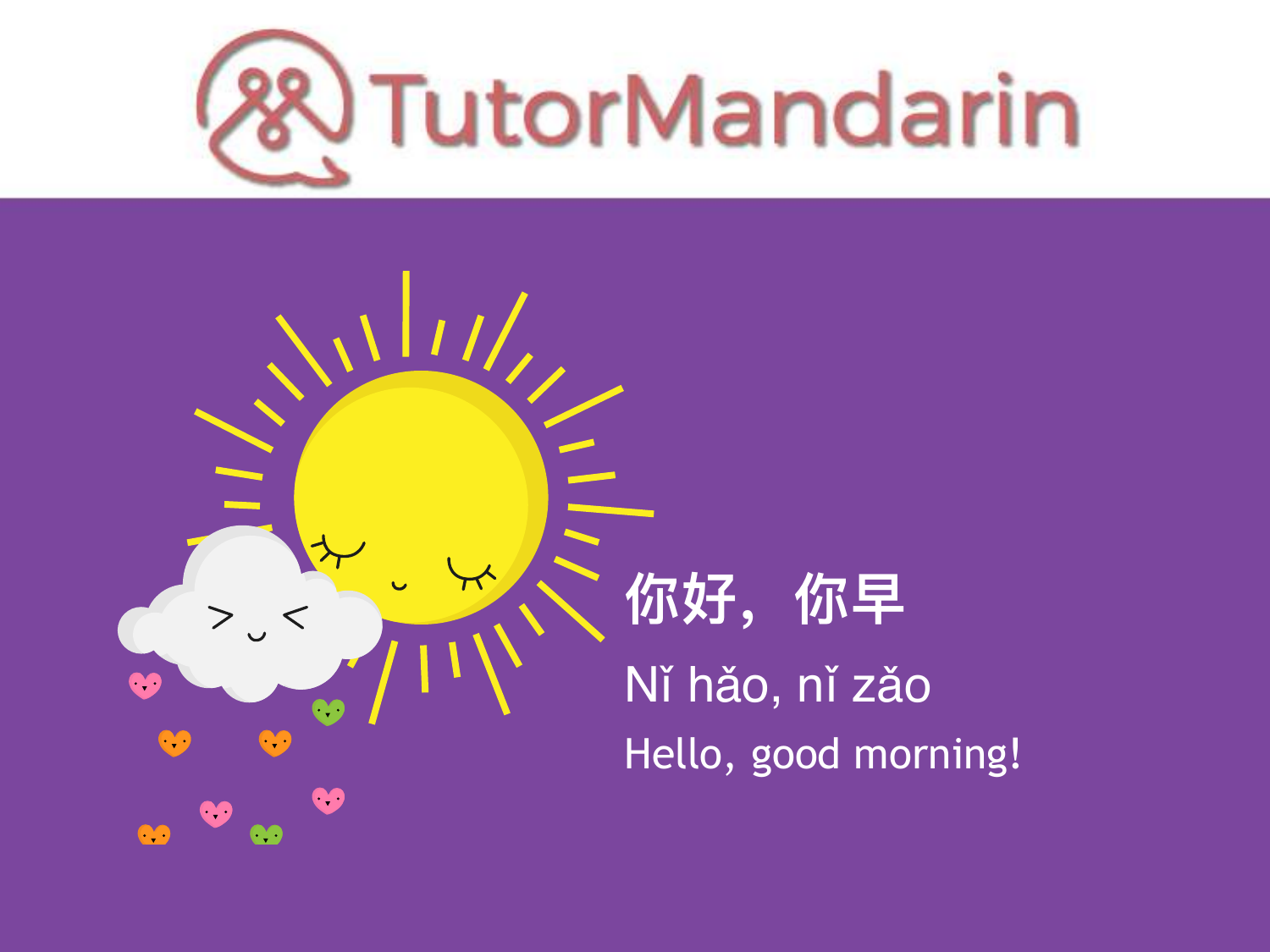



# 你  $n\check{I}$

#### pronoun. you

## 你好!

Nǐ hǎo! Hello!



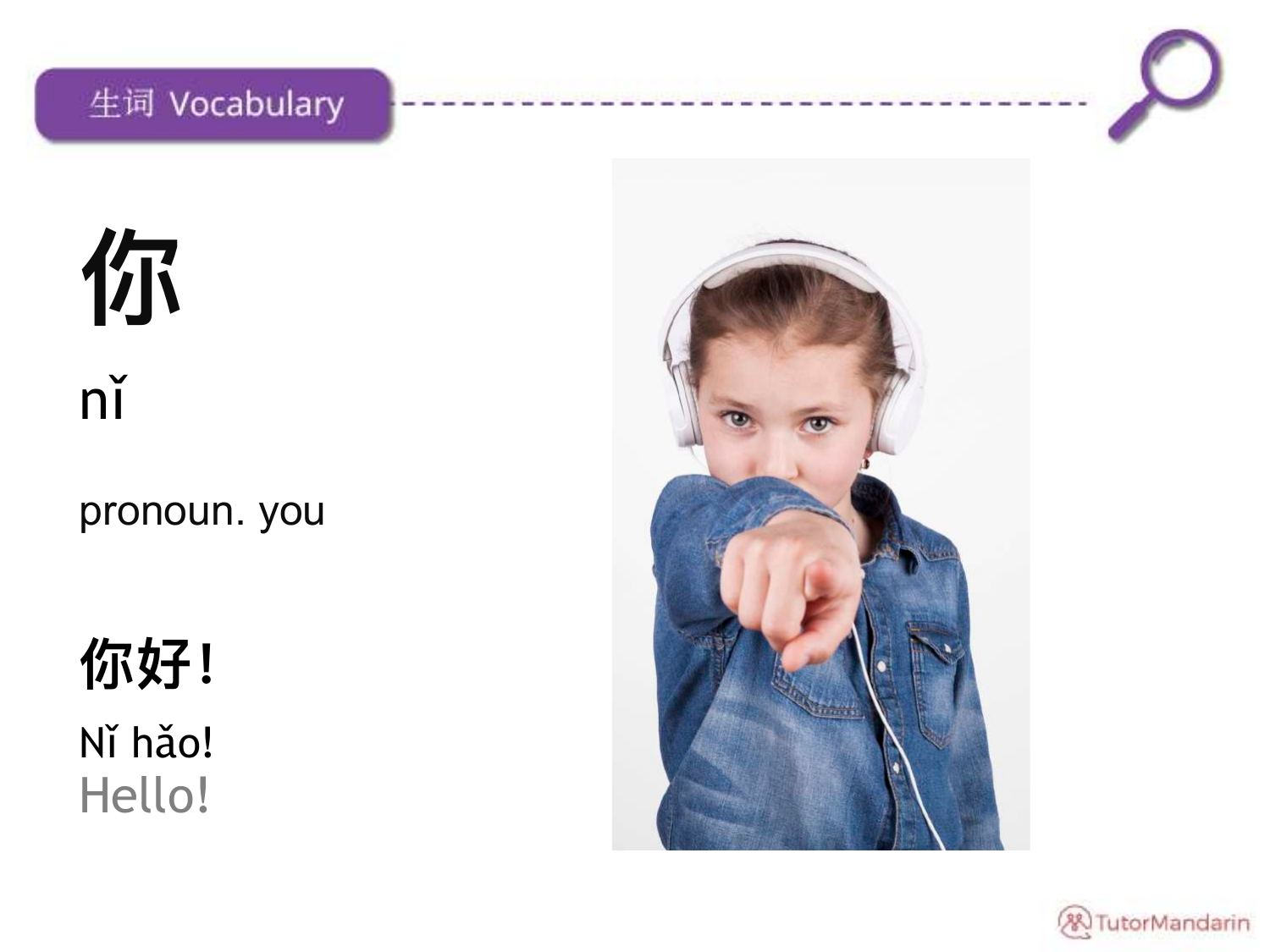

好 hǎo

adj. good

你好! Nǐ hǎo! Hello!

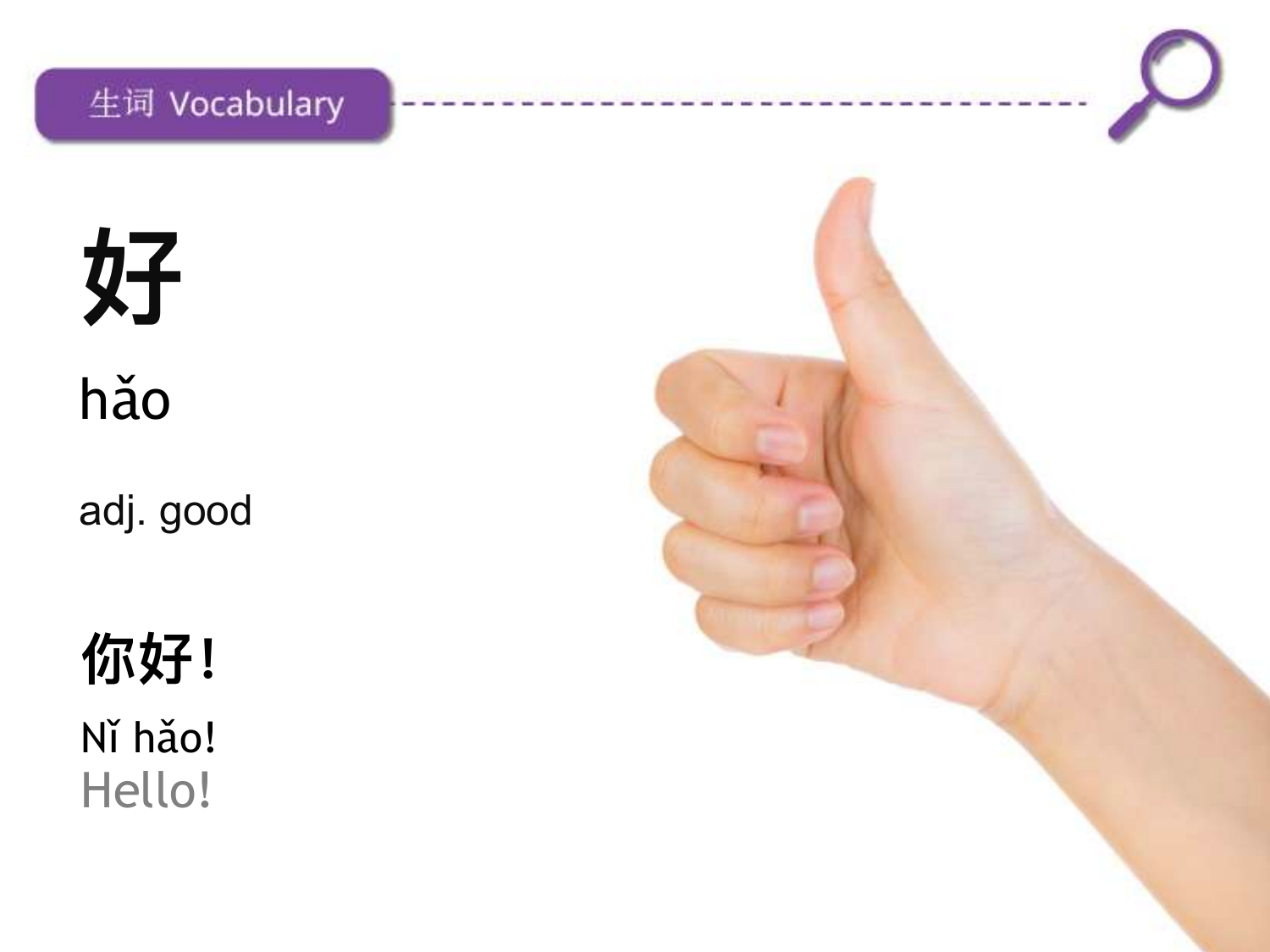

老师 lǎoshī

n. teacher

## 老师好!

Lăoshī hăo! Hello, teacher!



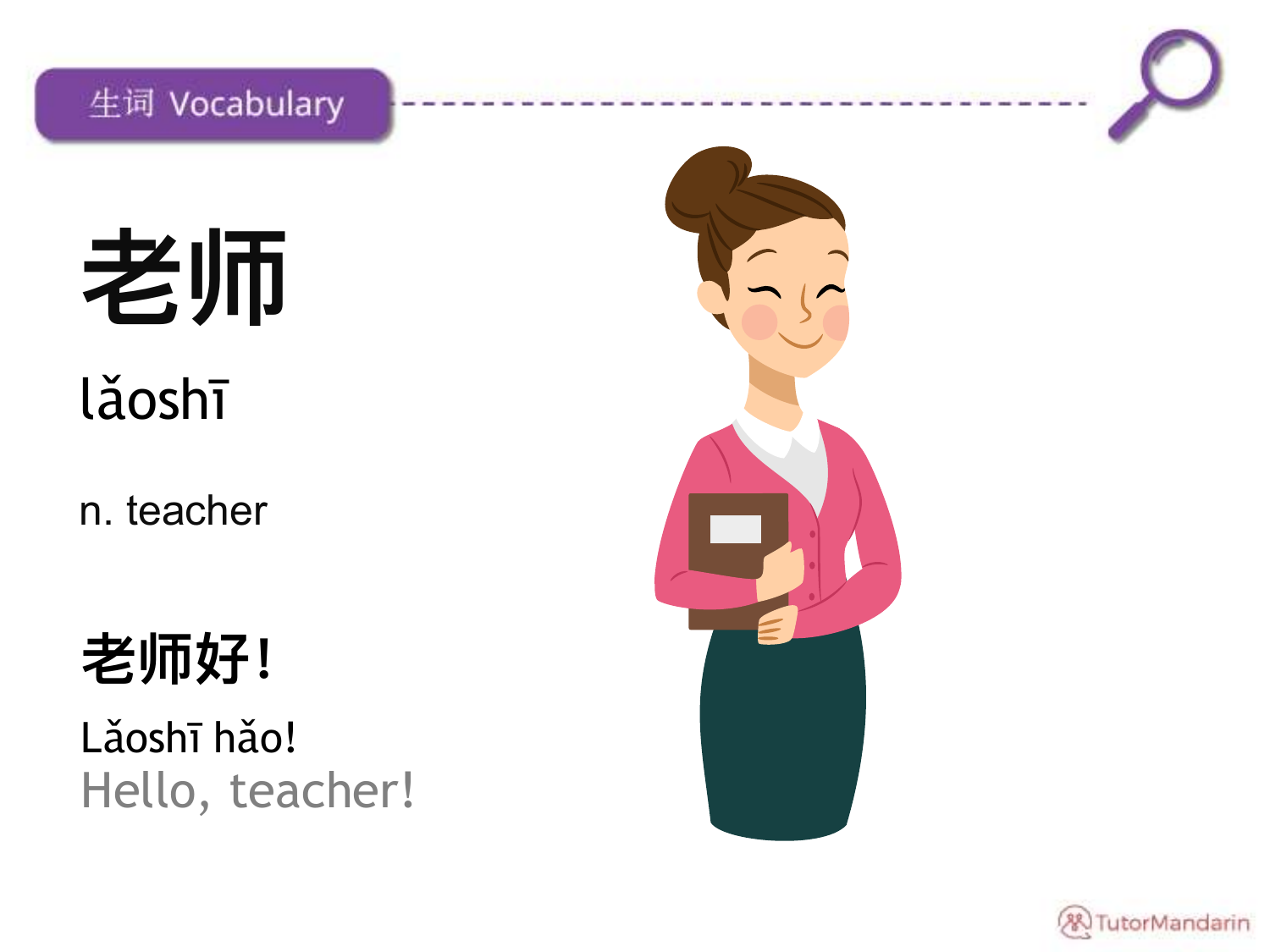

早 zăo

phrase. (good) morning adj. early

## 早!

Zăo! Morning!



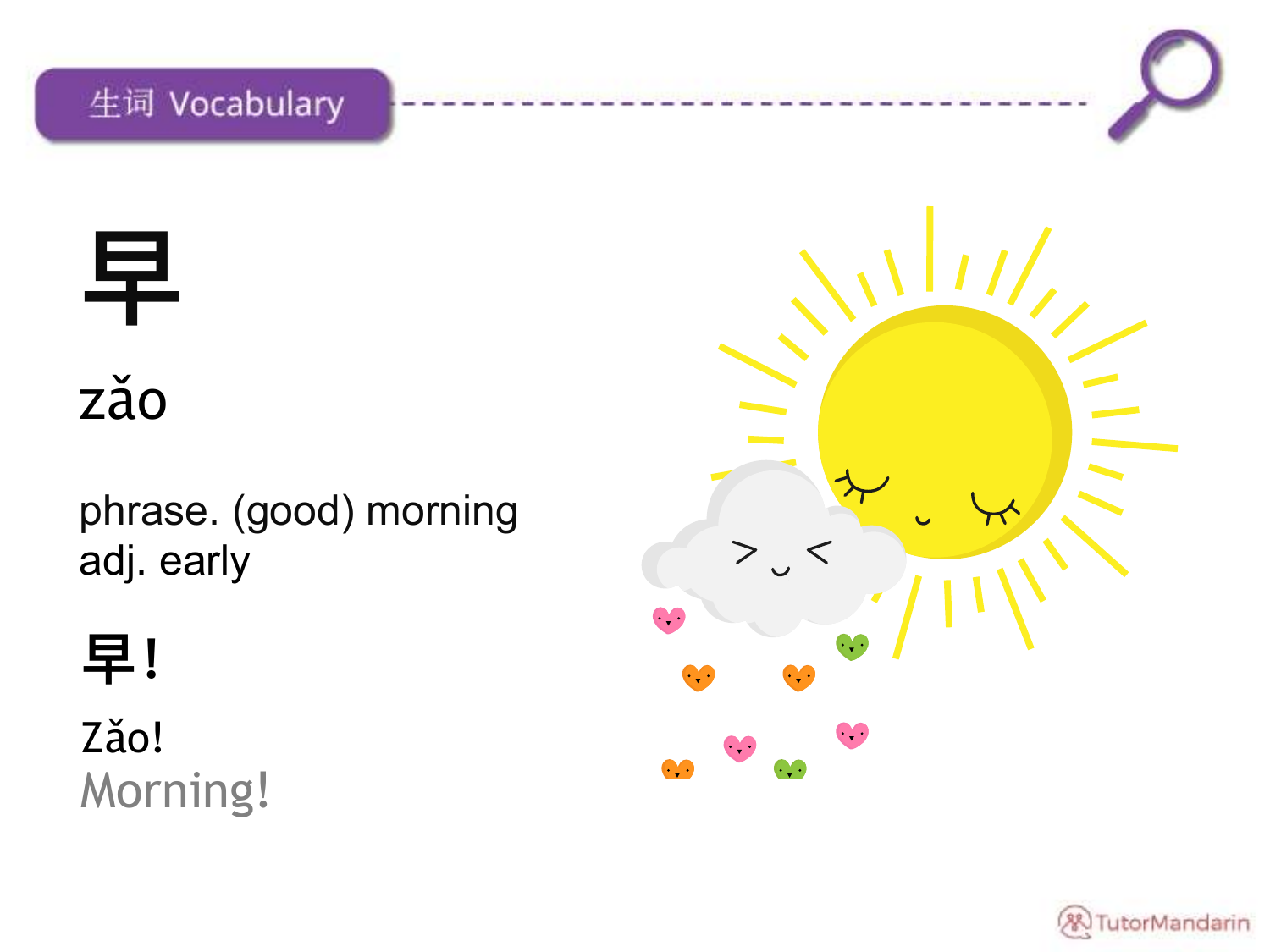

# **谢谢** xièxie

phrase. thank you

## **谢谢!**

### xièxie! Thank you!



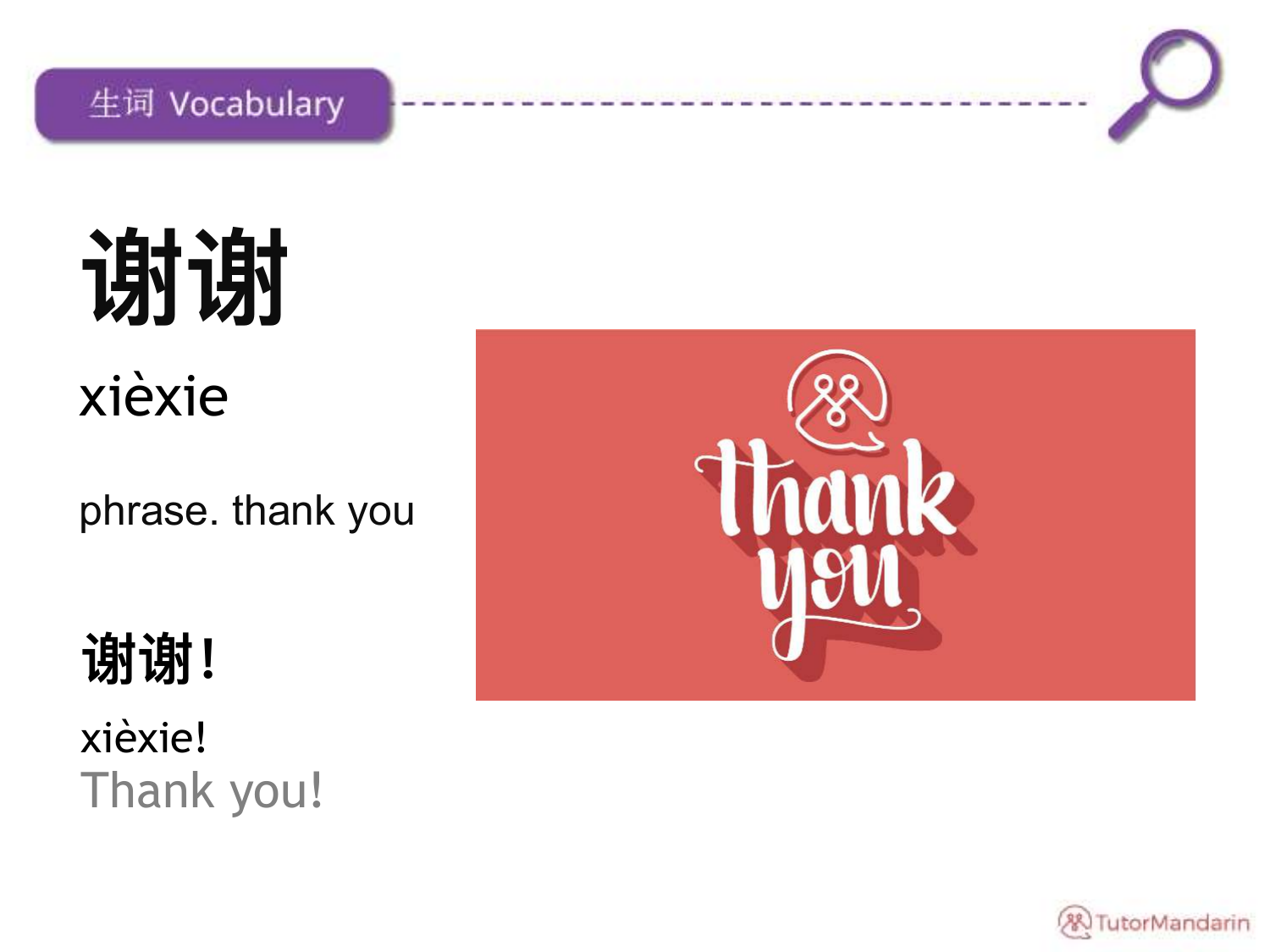

# 您

# nín

pronoun. respectful way of addressing "you" (to the elderly and superior or people of higher social status)

## 您好!

Nín hảo!

Hello!



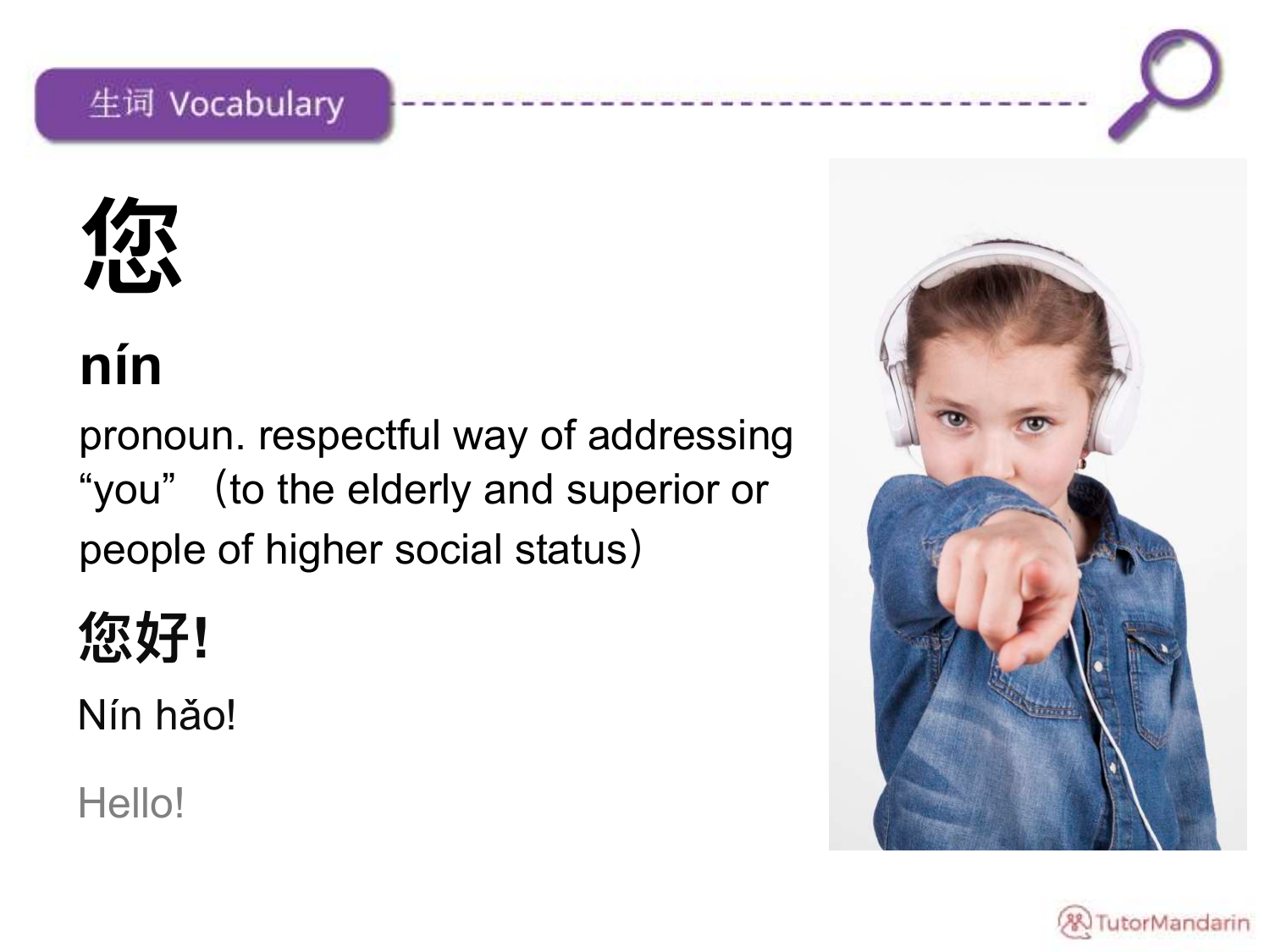

# 不客气 bú kèqi

phrase. you're welcome



Bú kèqi! You're welcome!



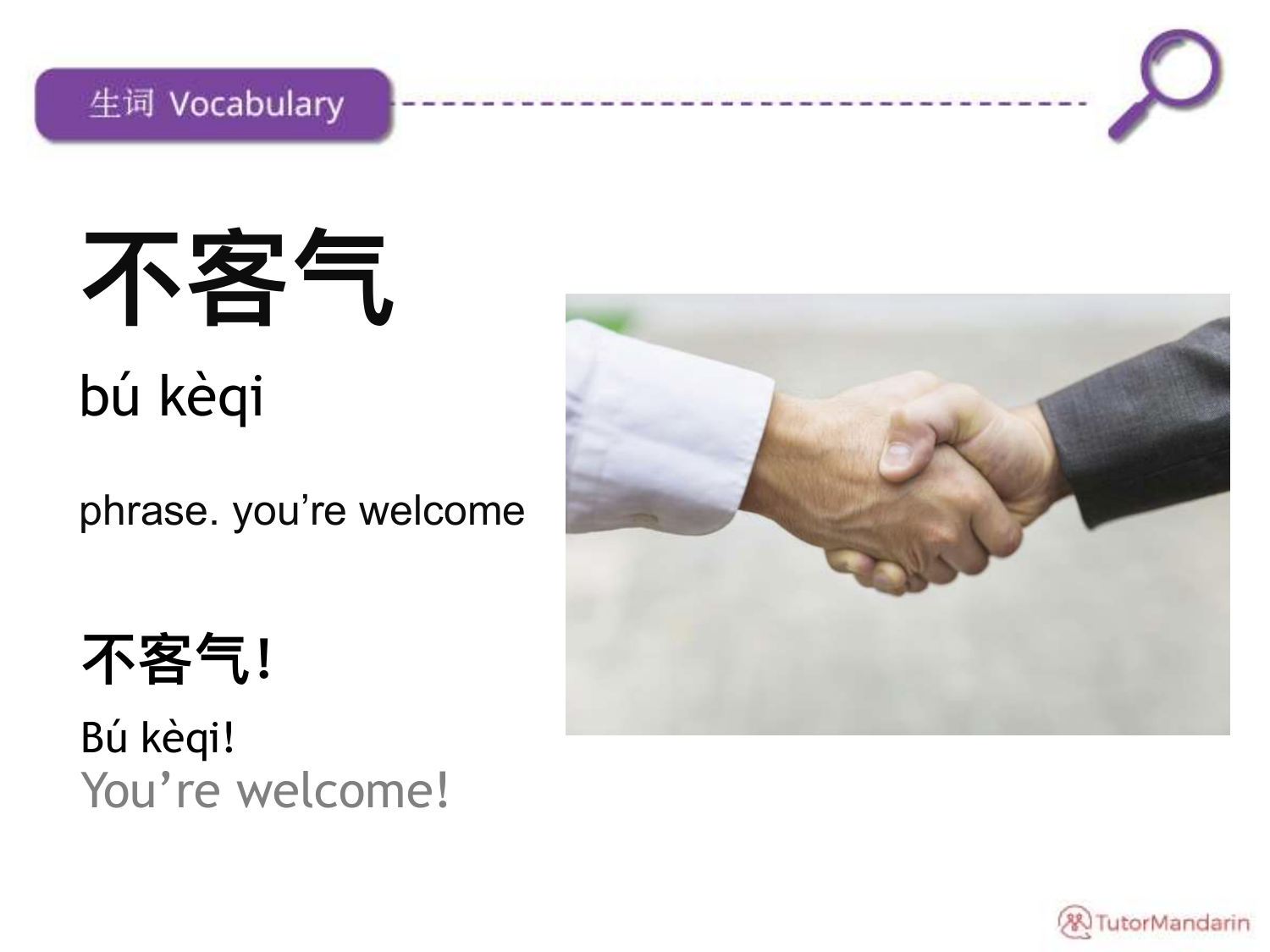

再见 zàijiàn

phrase.good-bye

再见! zàijiàn! Bye!



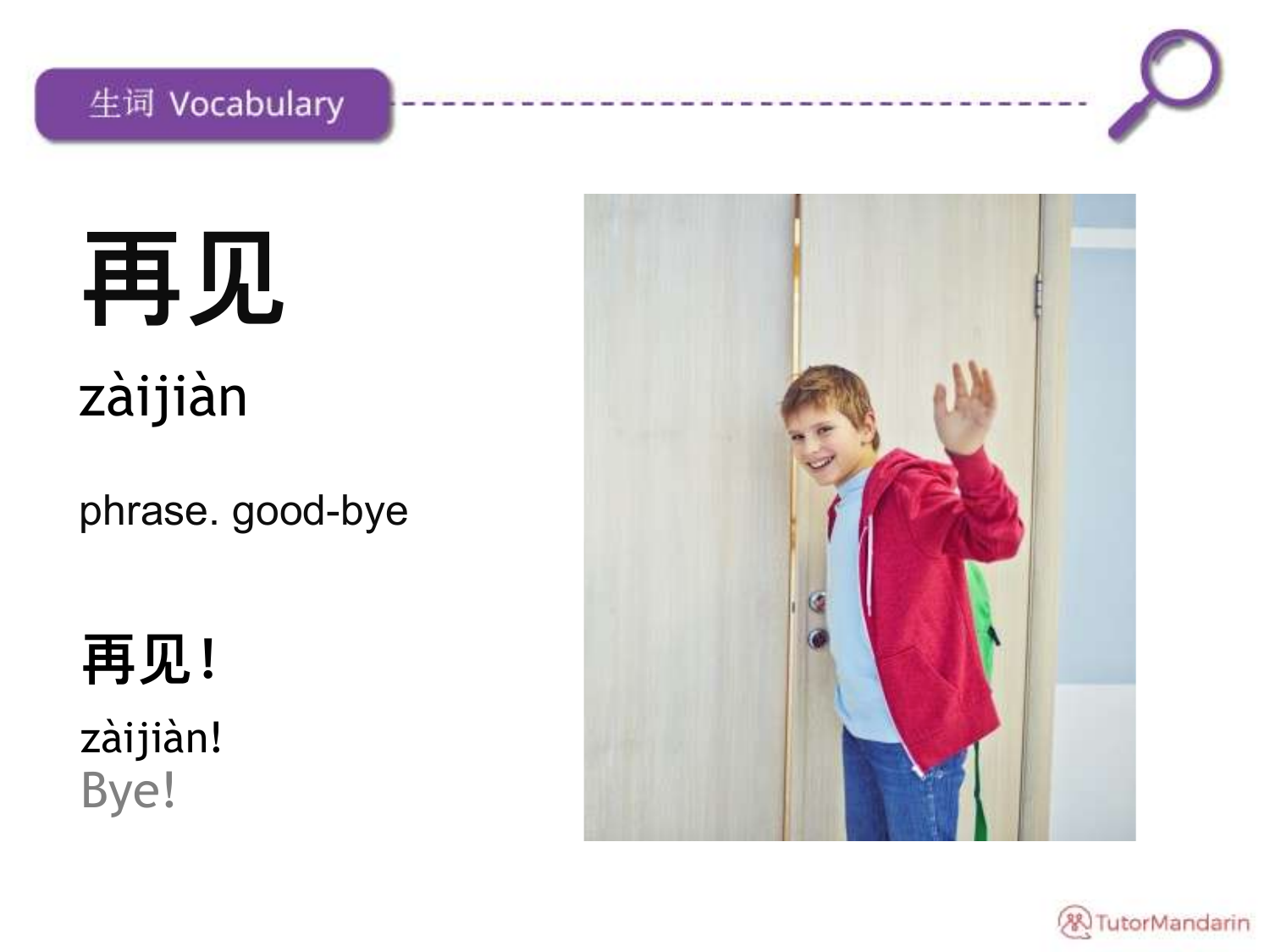

张文,你好!

### Zhāng Wén, nǐ hǎo!

## Hello, Zhang Wen!



老师 lǎoshī teacher

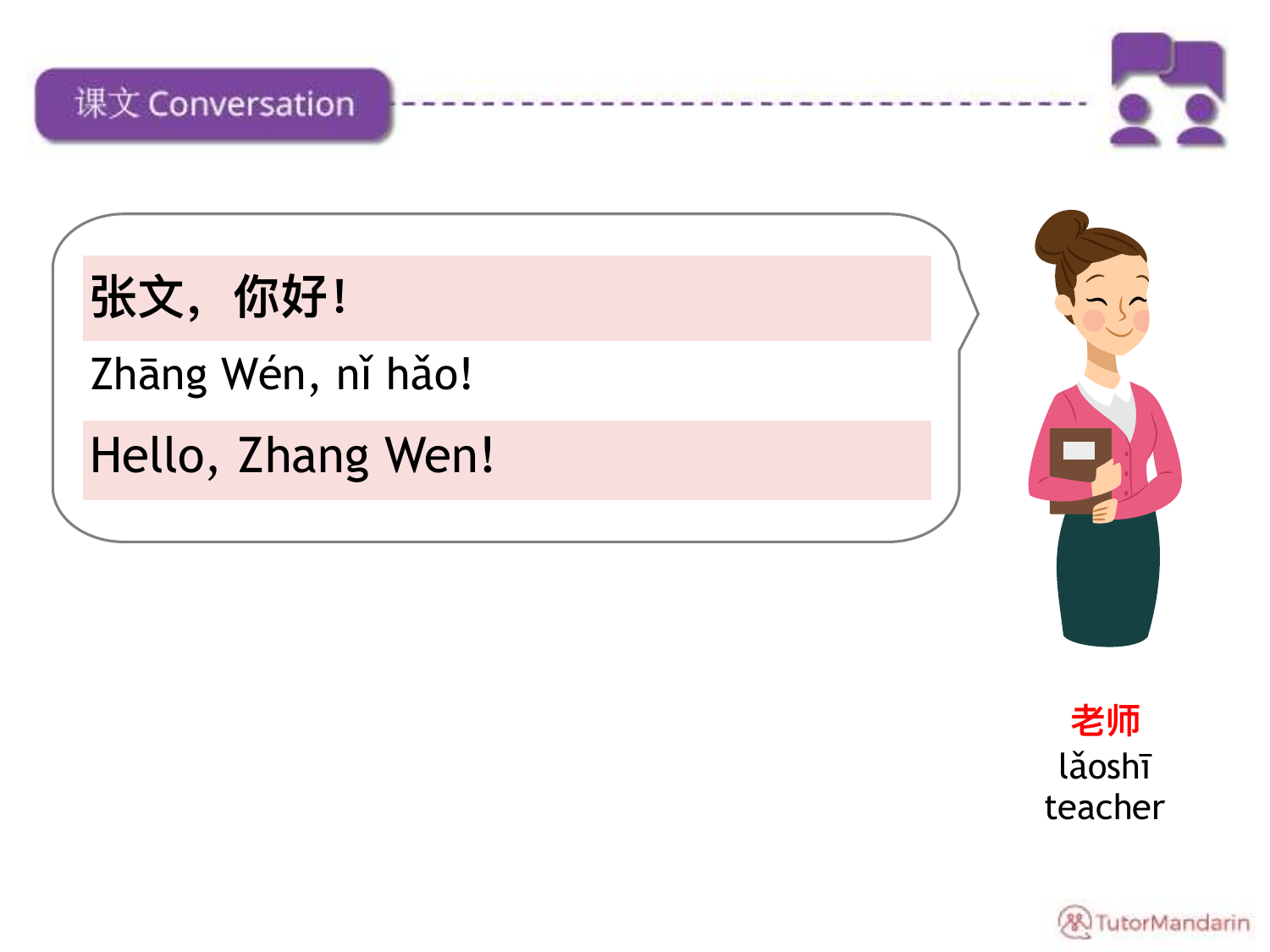

老师早!

Lăoshī zăo!

### Good morning, teacher (Ms./Mr.XXX)!



张文 Zhāng Wén **Zhang Wen** 

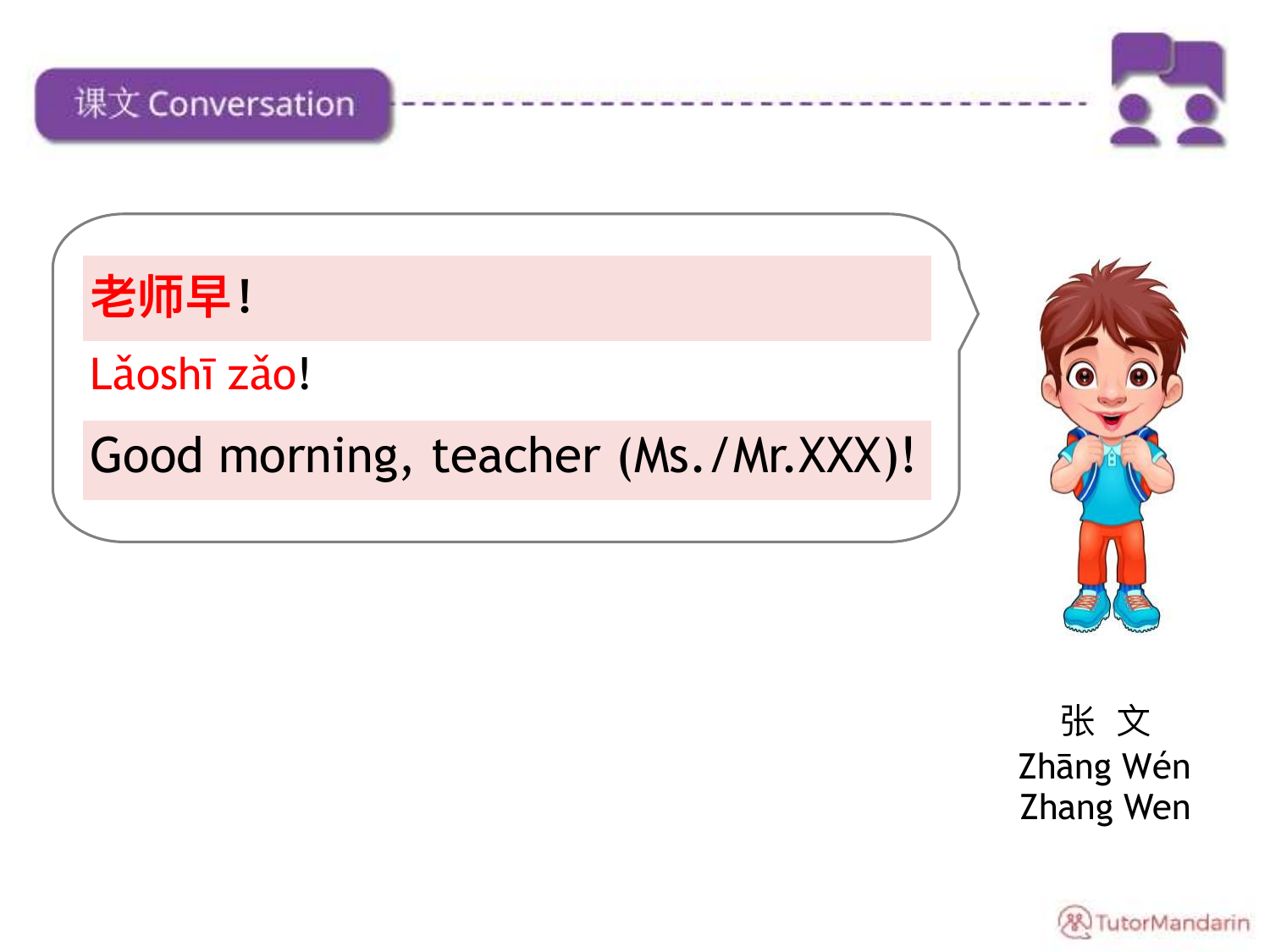

你早!

Nǐ zǎo!

Good morning to you!





TutorMandarin  $88$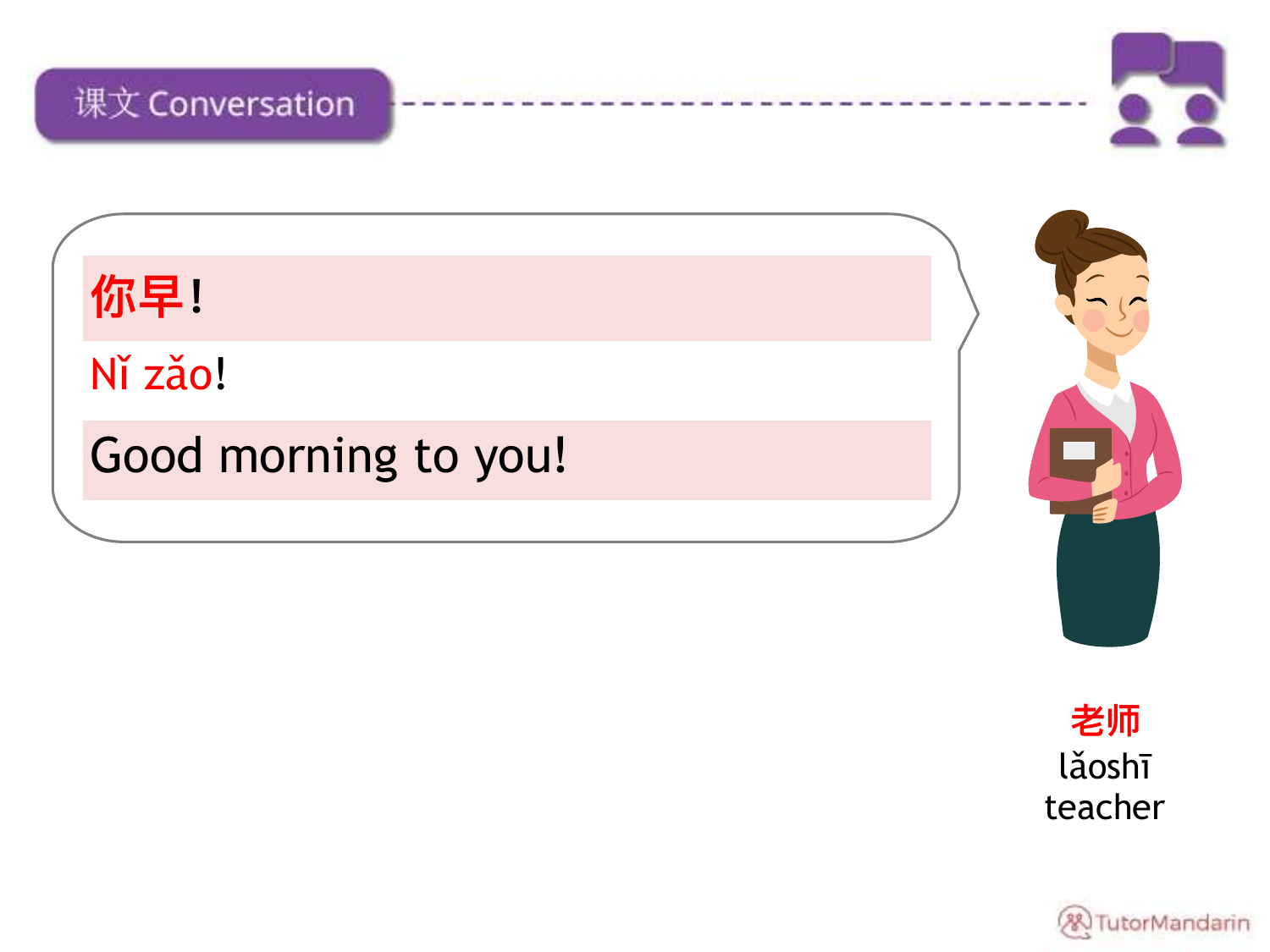

谢谢您!

Xièxie nín!

Thank you (respectful way)!



张 文 Zhāng Wén **Zhang Wen** 

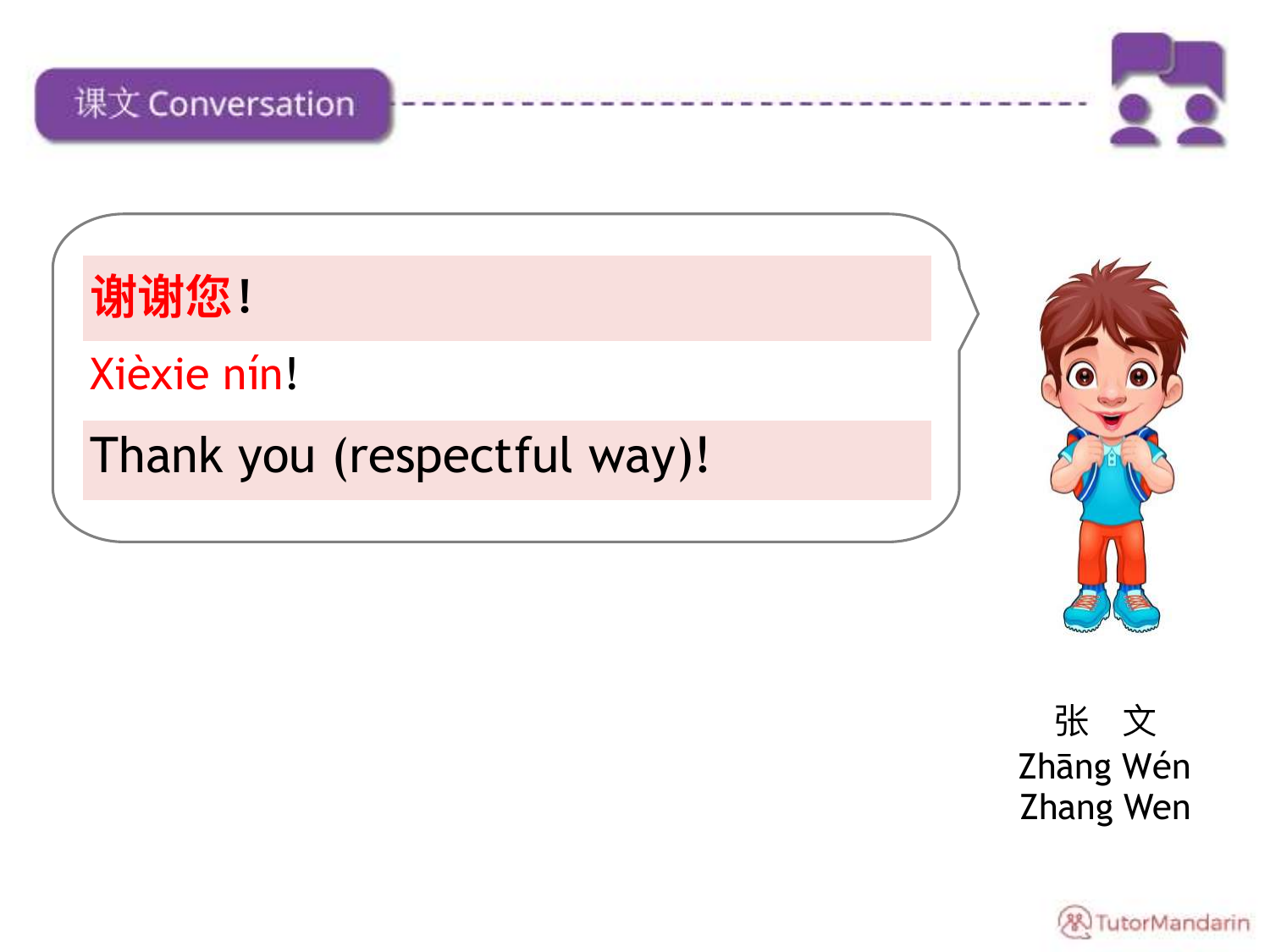

不客气! 再见!

## Bú kèqi! Zàijiàn!

### You're welcome! Good-bye!





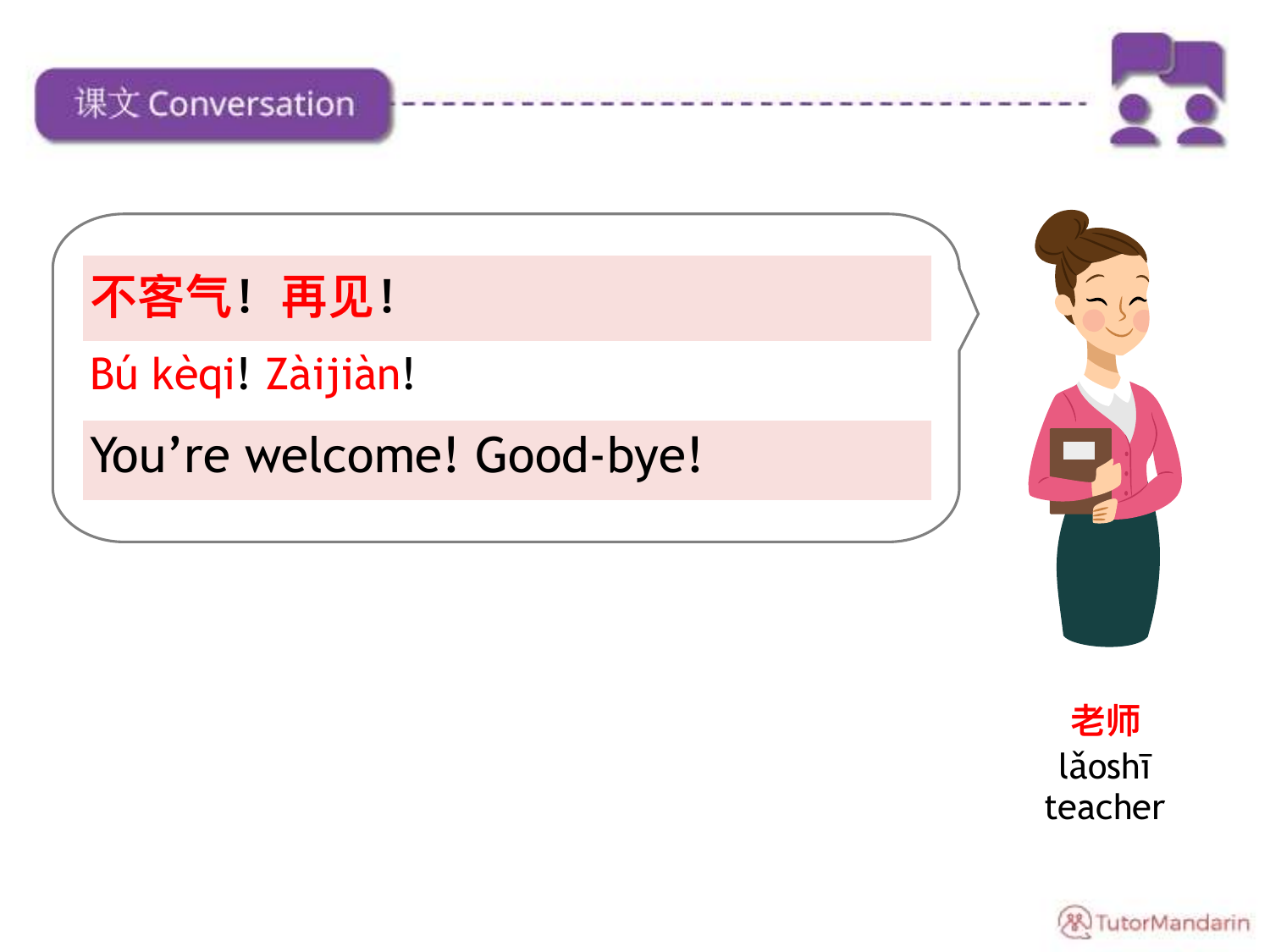

再见! Zàijiàn! Good-bye!



张 文 Zhāng Wén **Zhang Wen** 

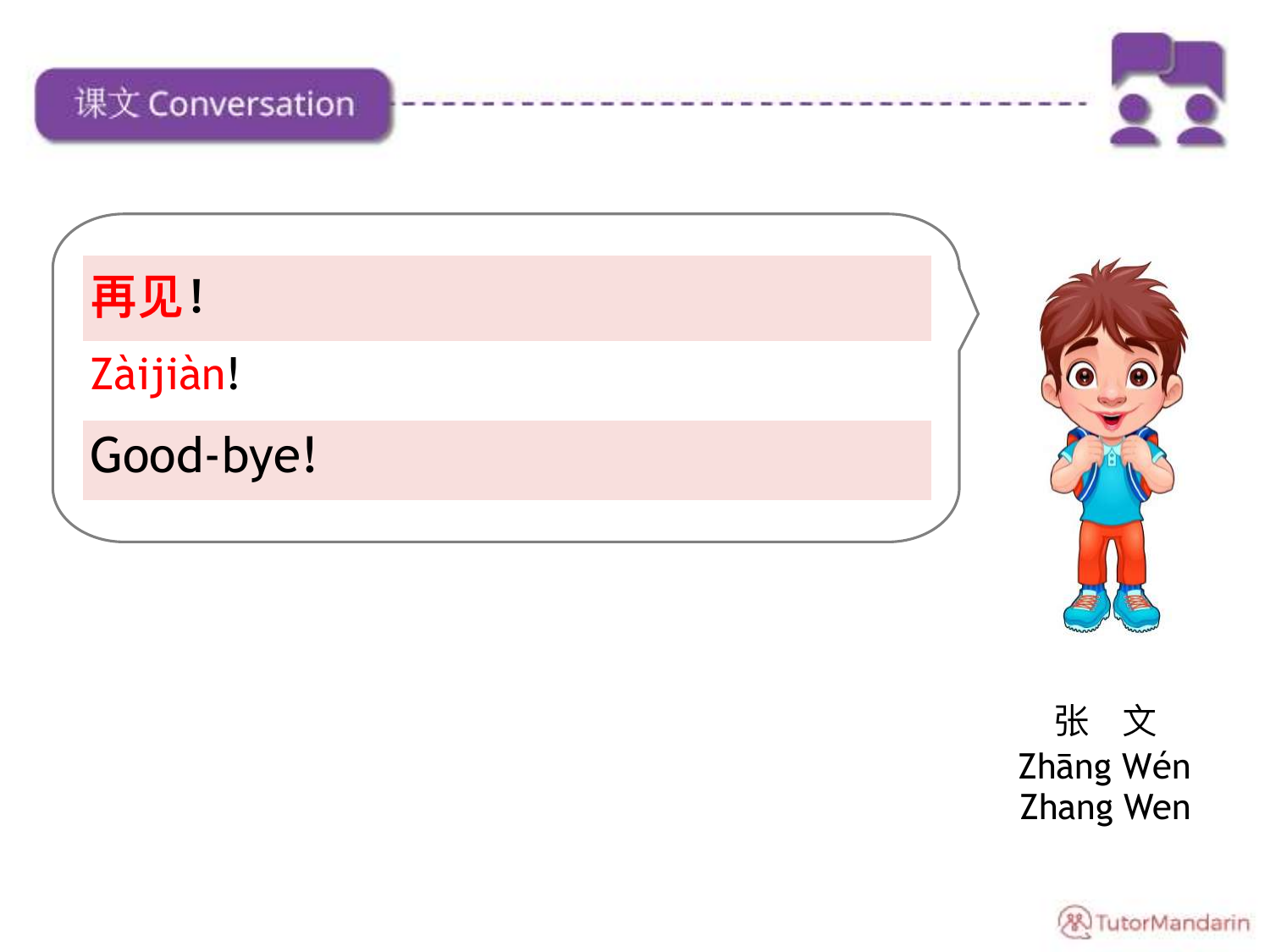

#### *Read aloud*

| $\mathbf b$             | p           | m            | f |
|-------------------------|-------------|--------------|---|
| $\overline{\mathbf{d}}$ | $\mathbf t$ | $\mathsf{n}$ |   |
| $\overline{g}$          | $\mathbf k$ | h            |   |

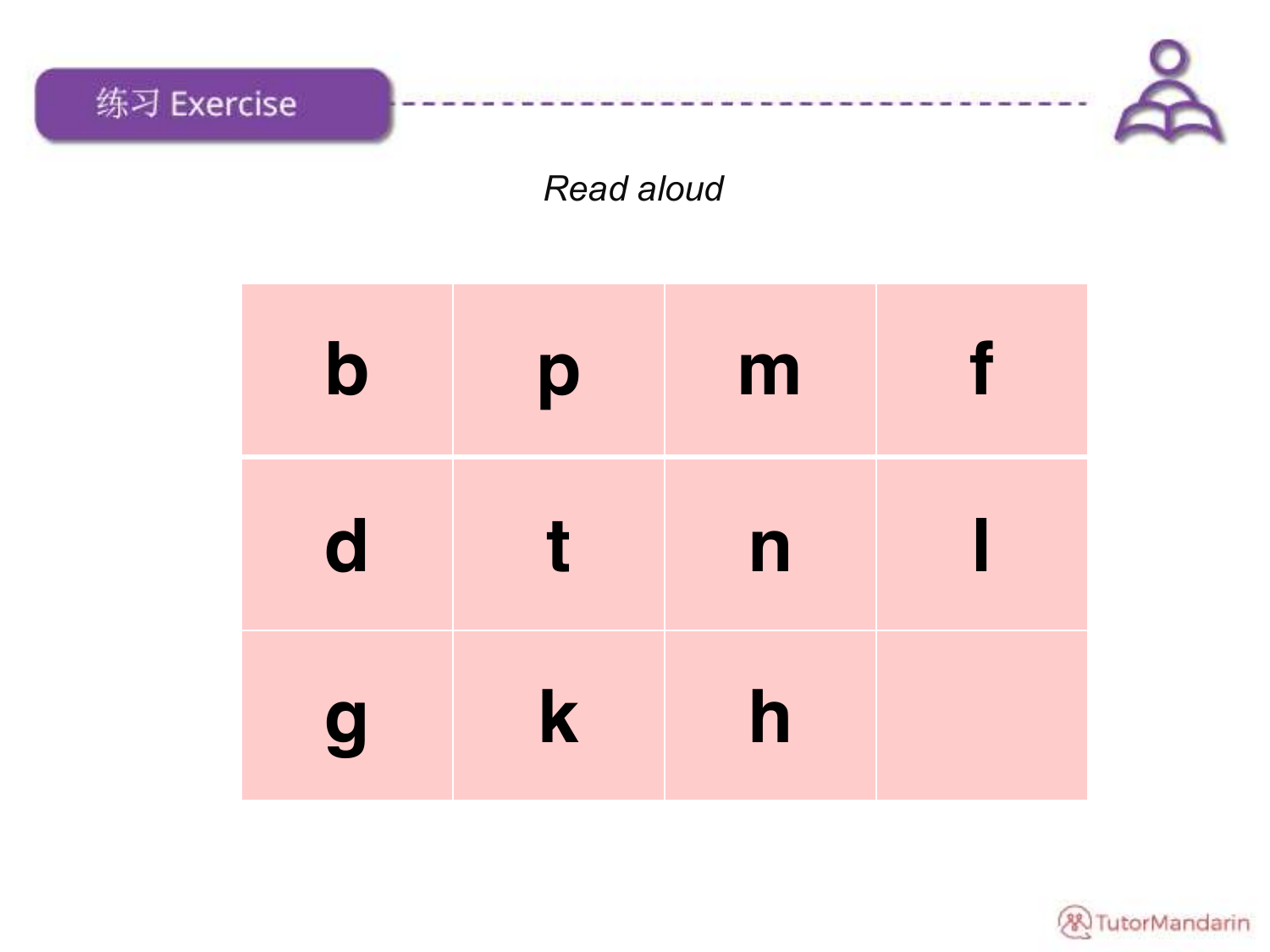



#### Listen and repeat



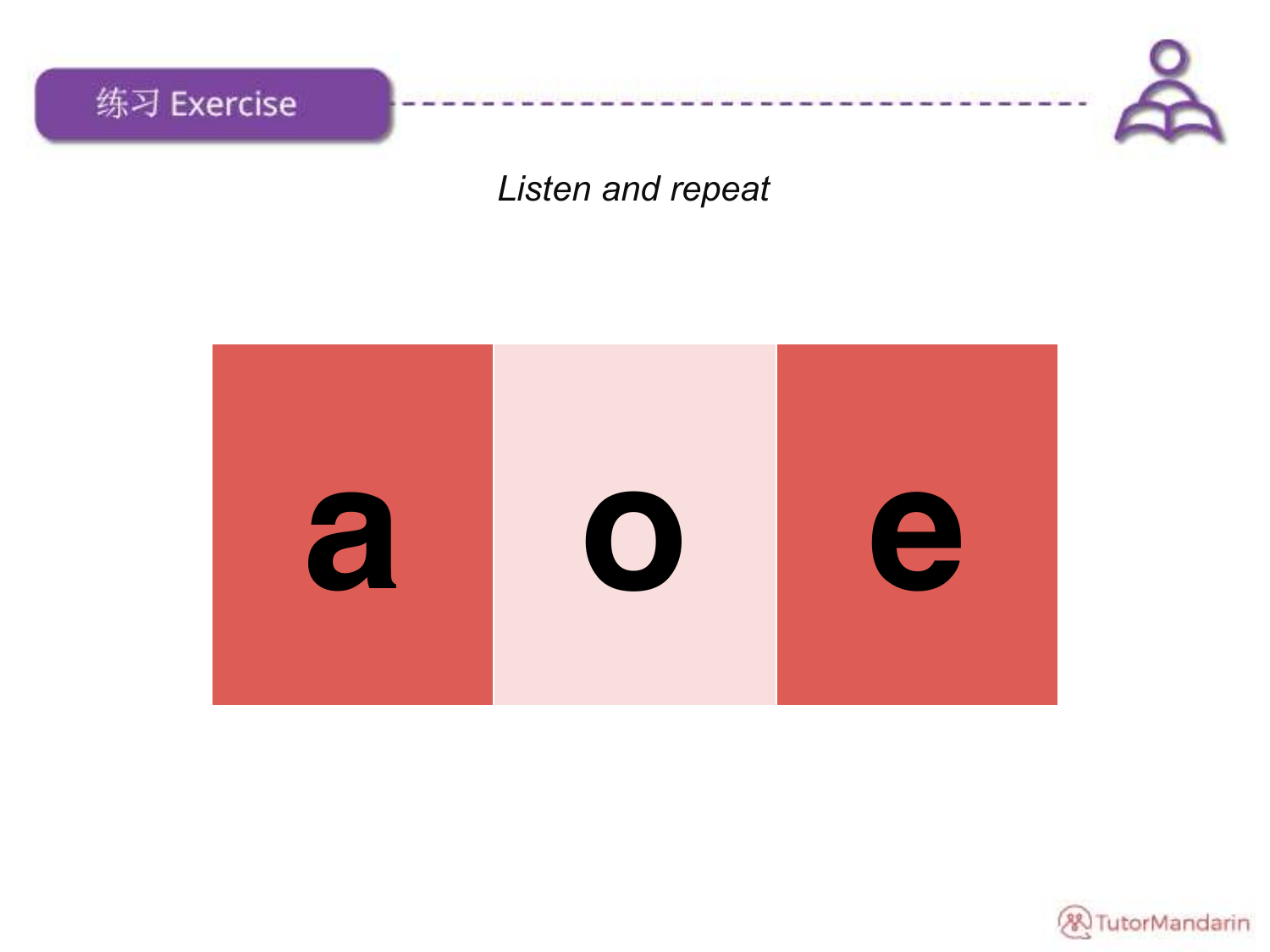

#### **Read aloud**

| bā | bá | bă | bà |
|----|----|----|----|
| mō | mó | mŏ | mò |
| dē | dé | dě | dè |

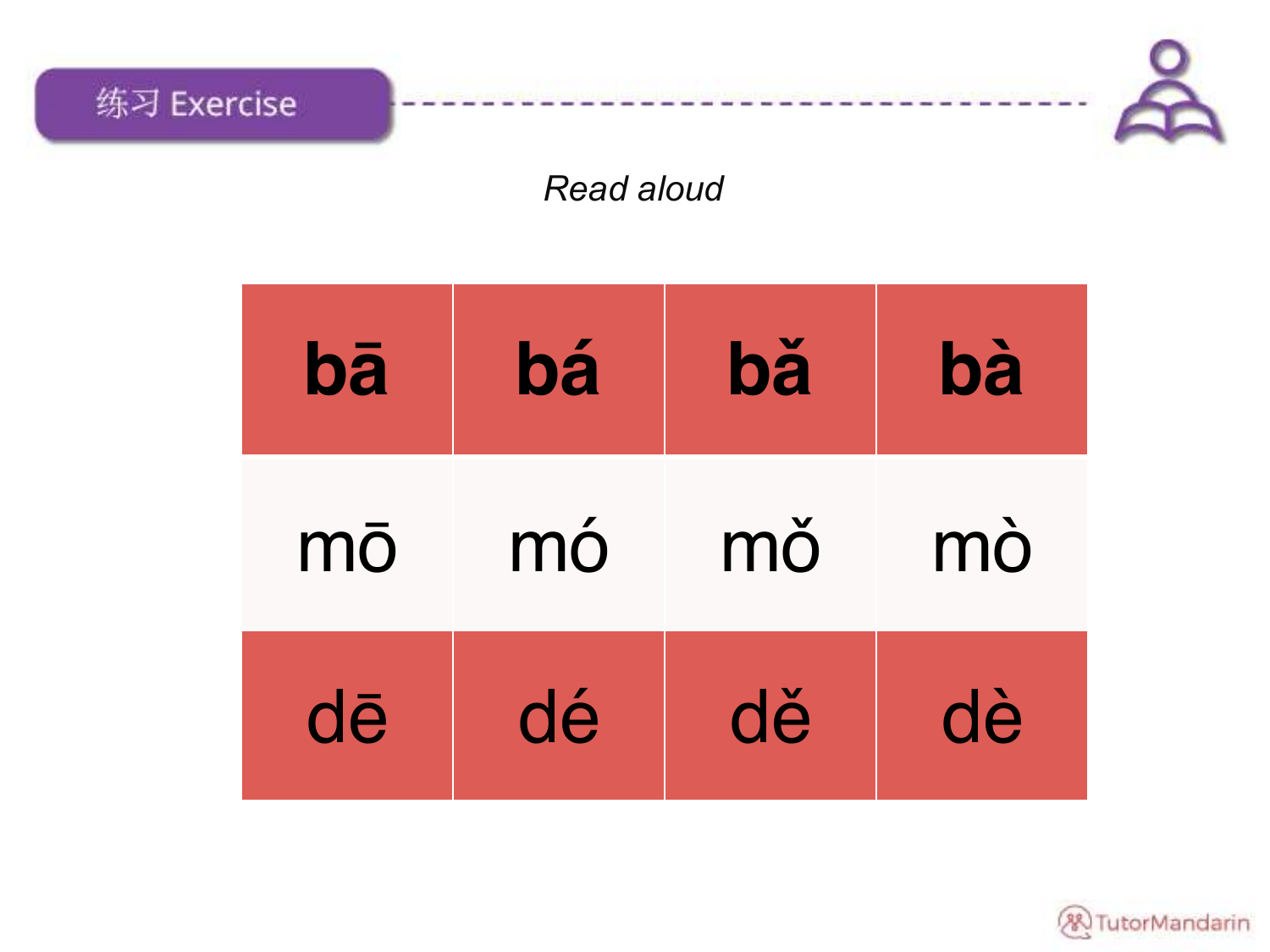



#### Listen to the tutor and choose the correct one



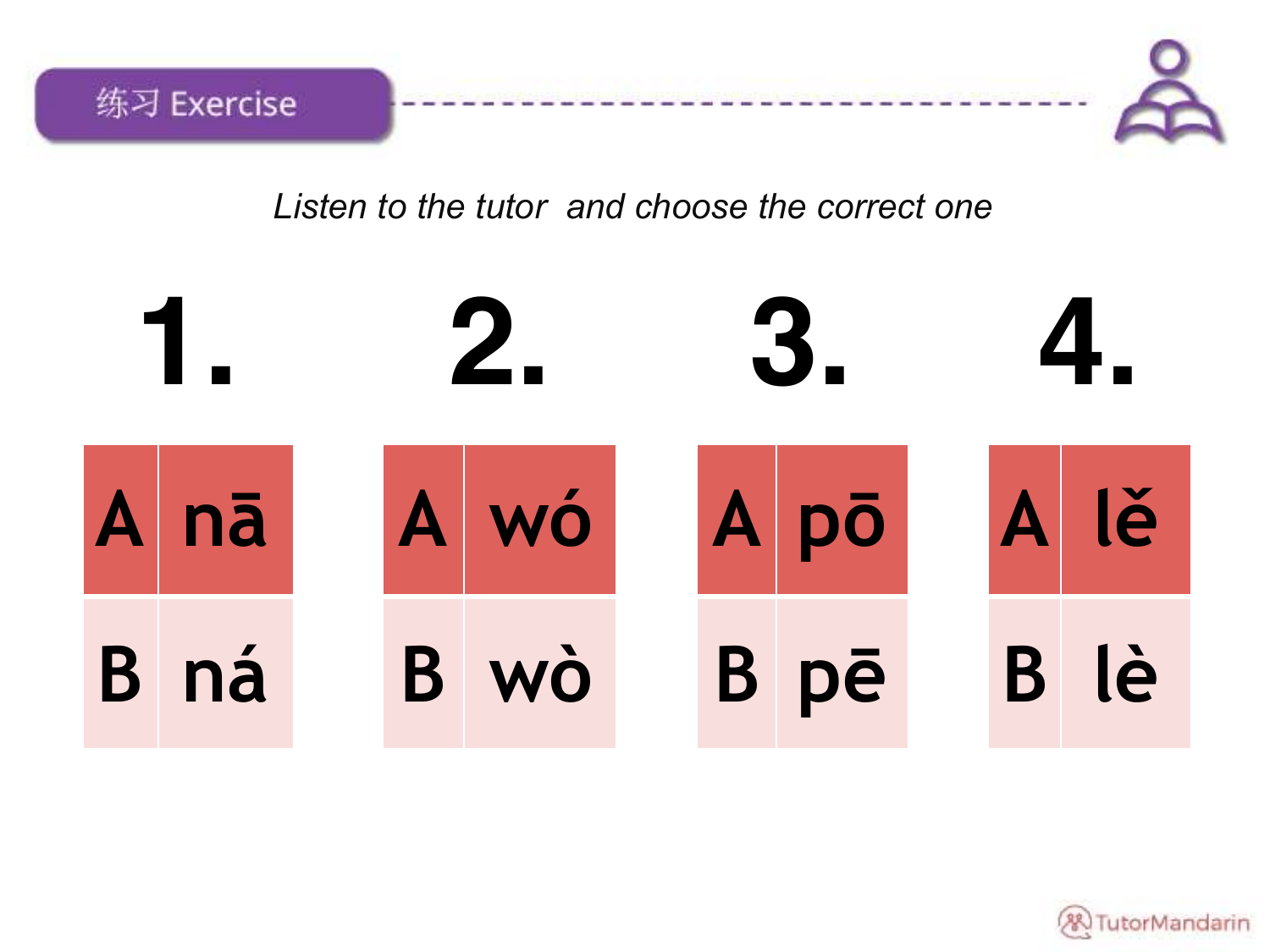#### 练习 Exercise





# 人(1) person







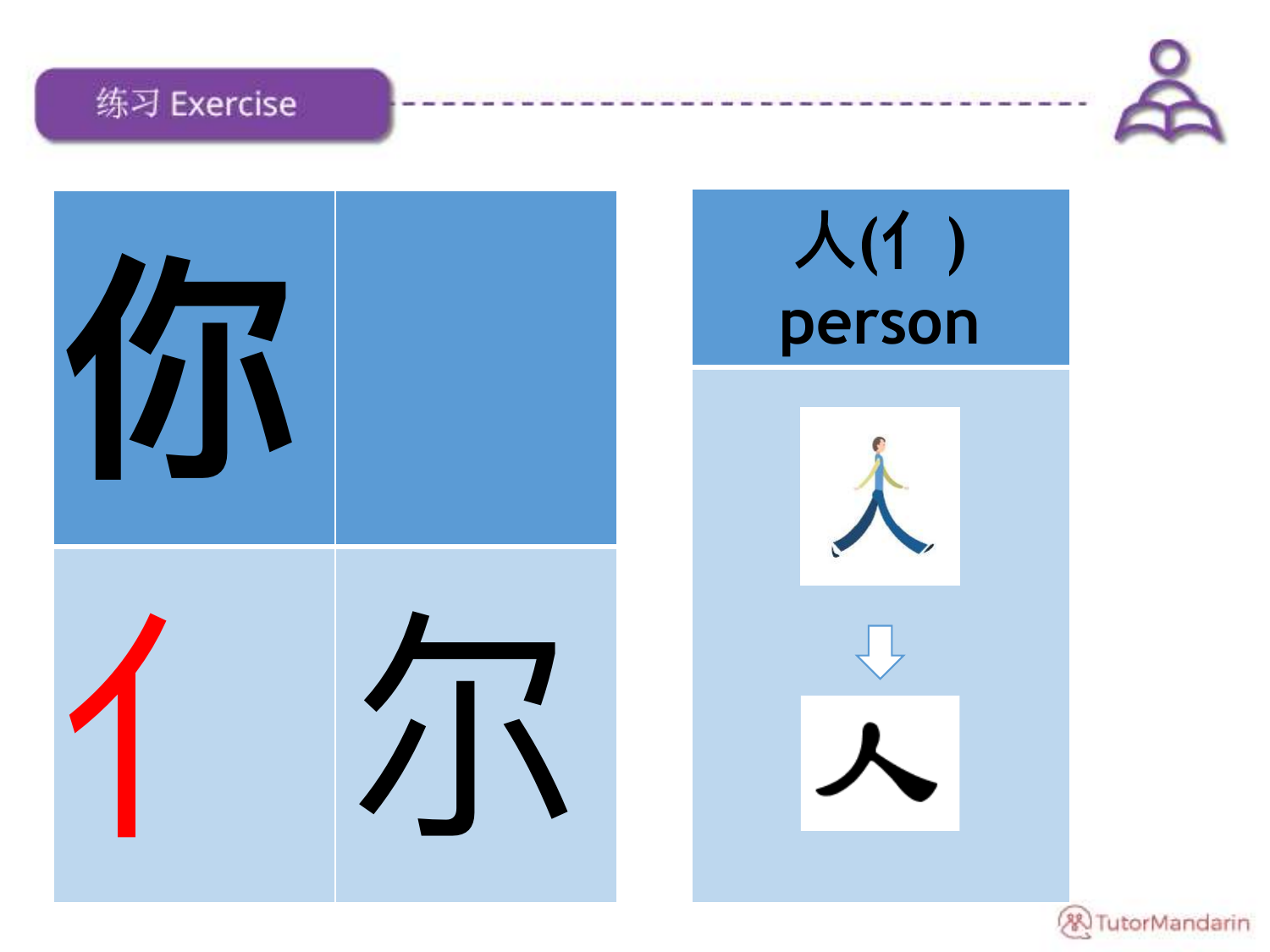练习 Exercise







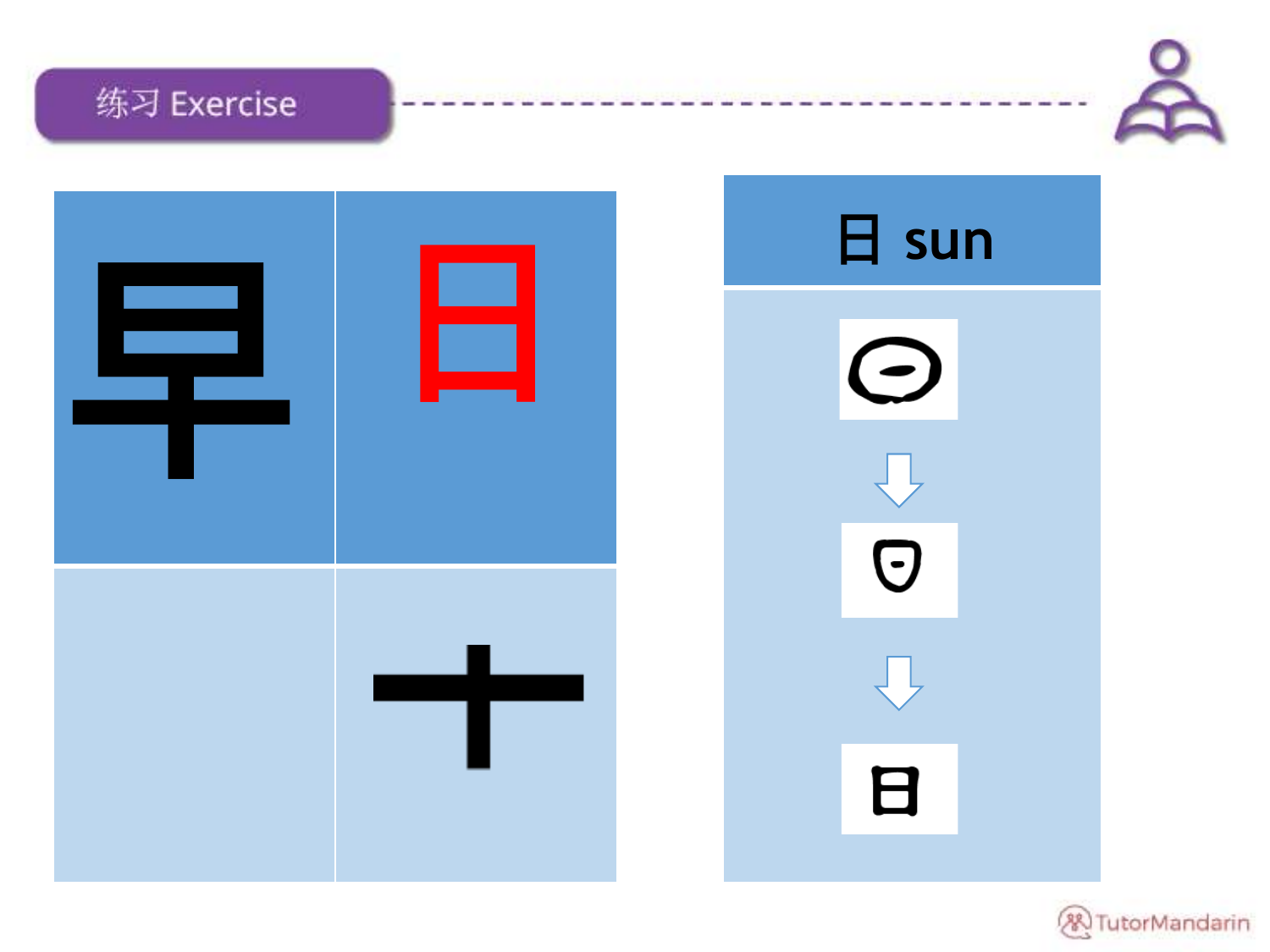#### 练习 Exercise





# 心 heart





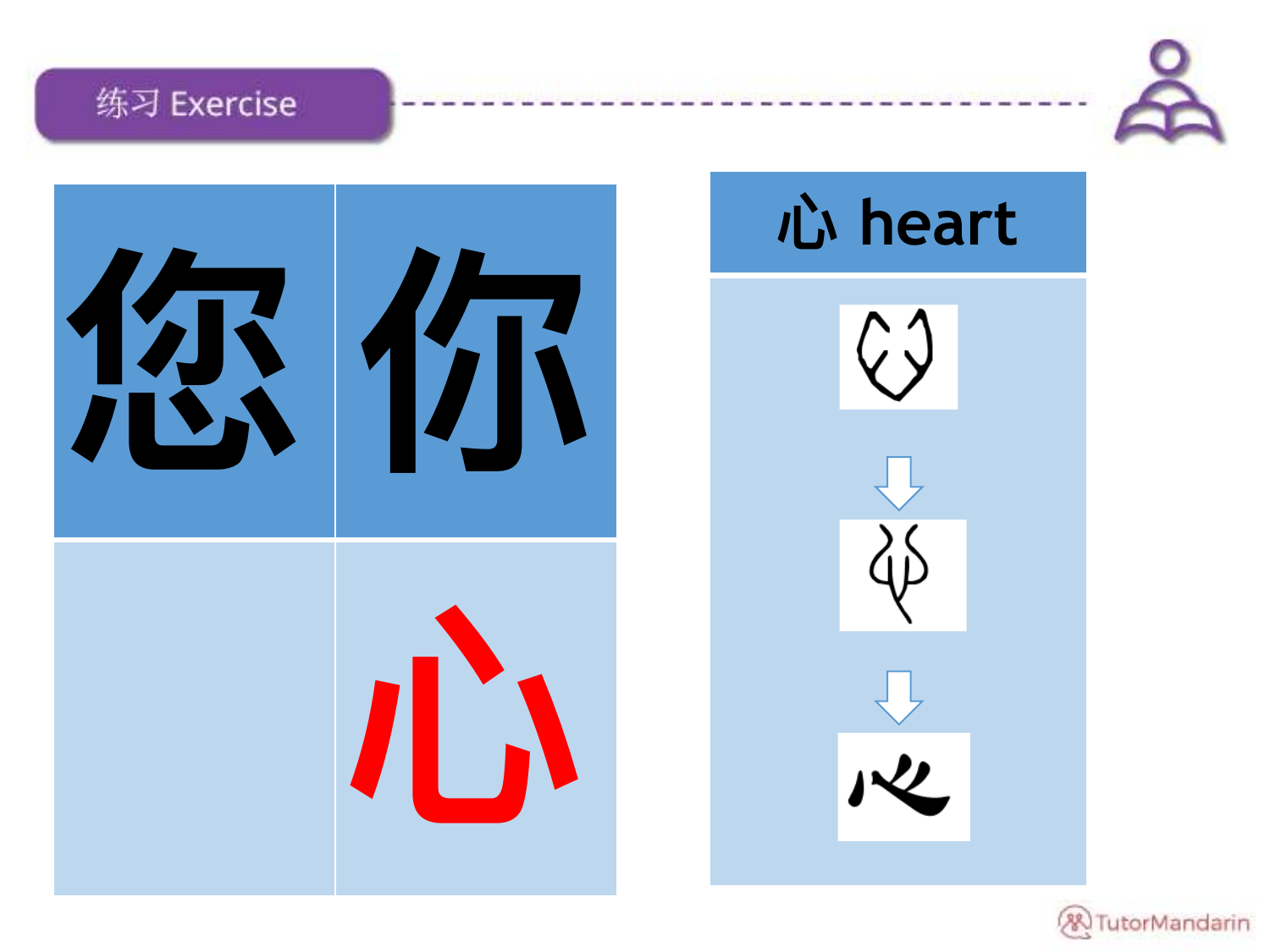





**&**TutorMandarin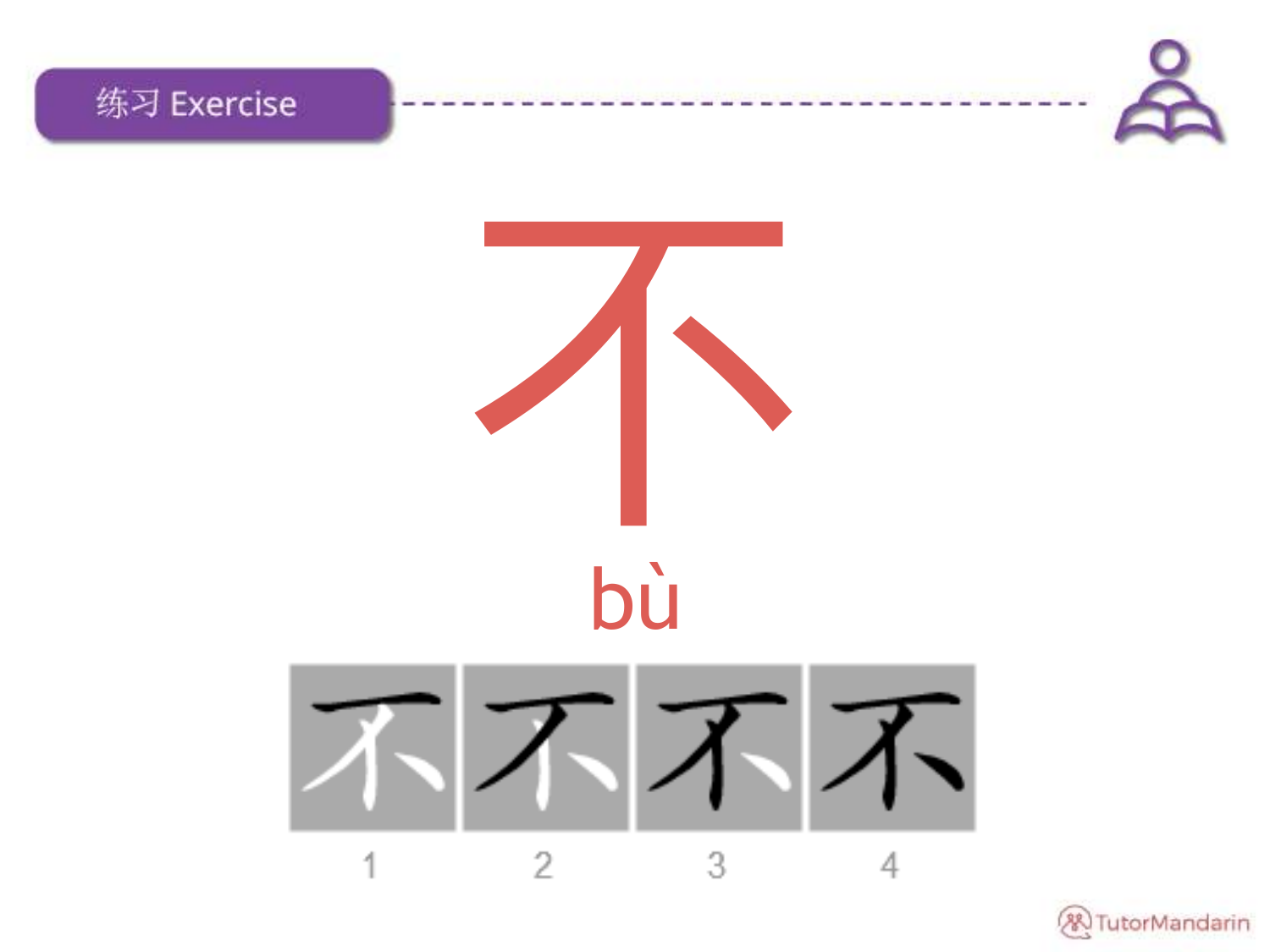







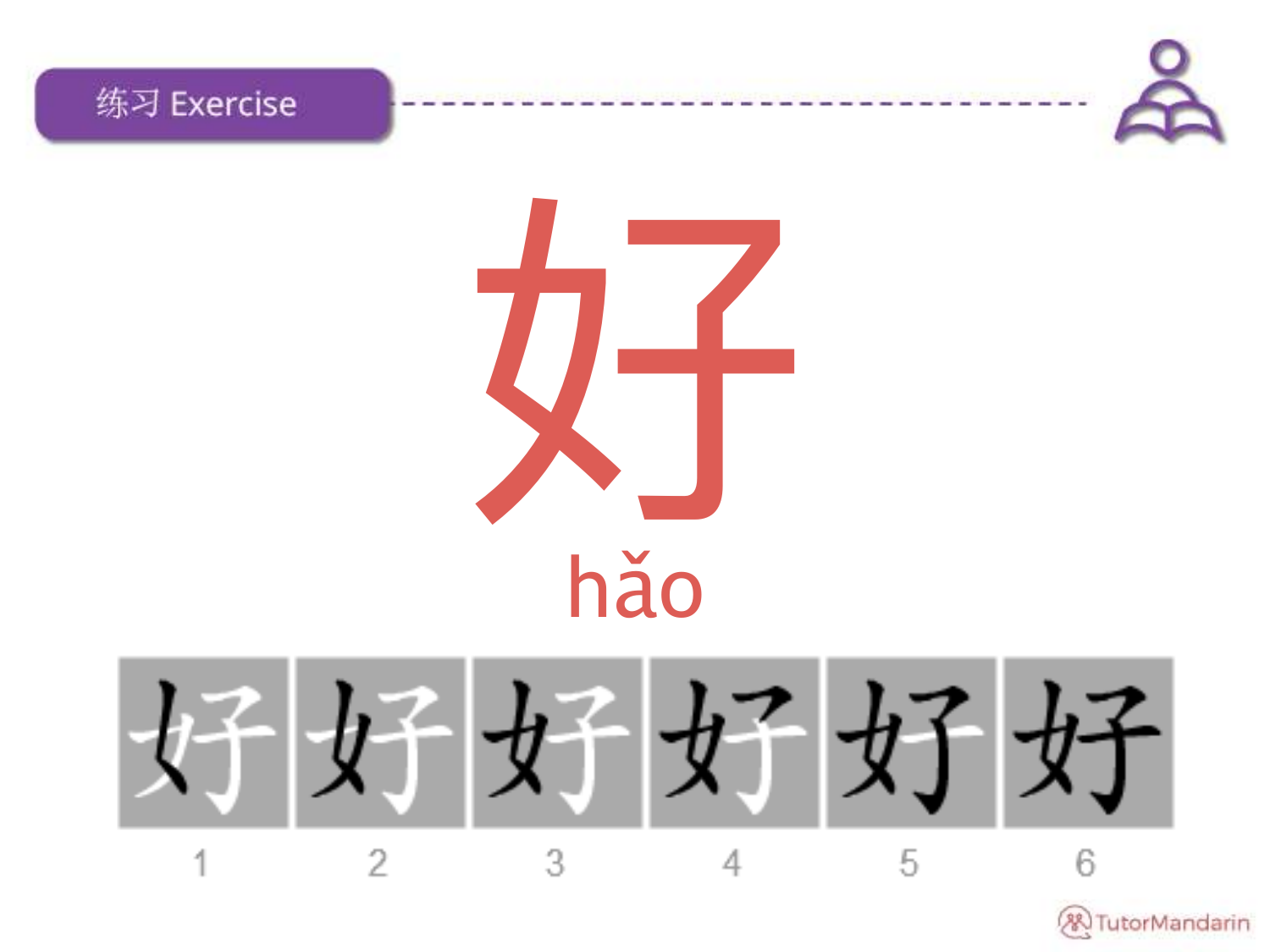